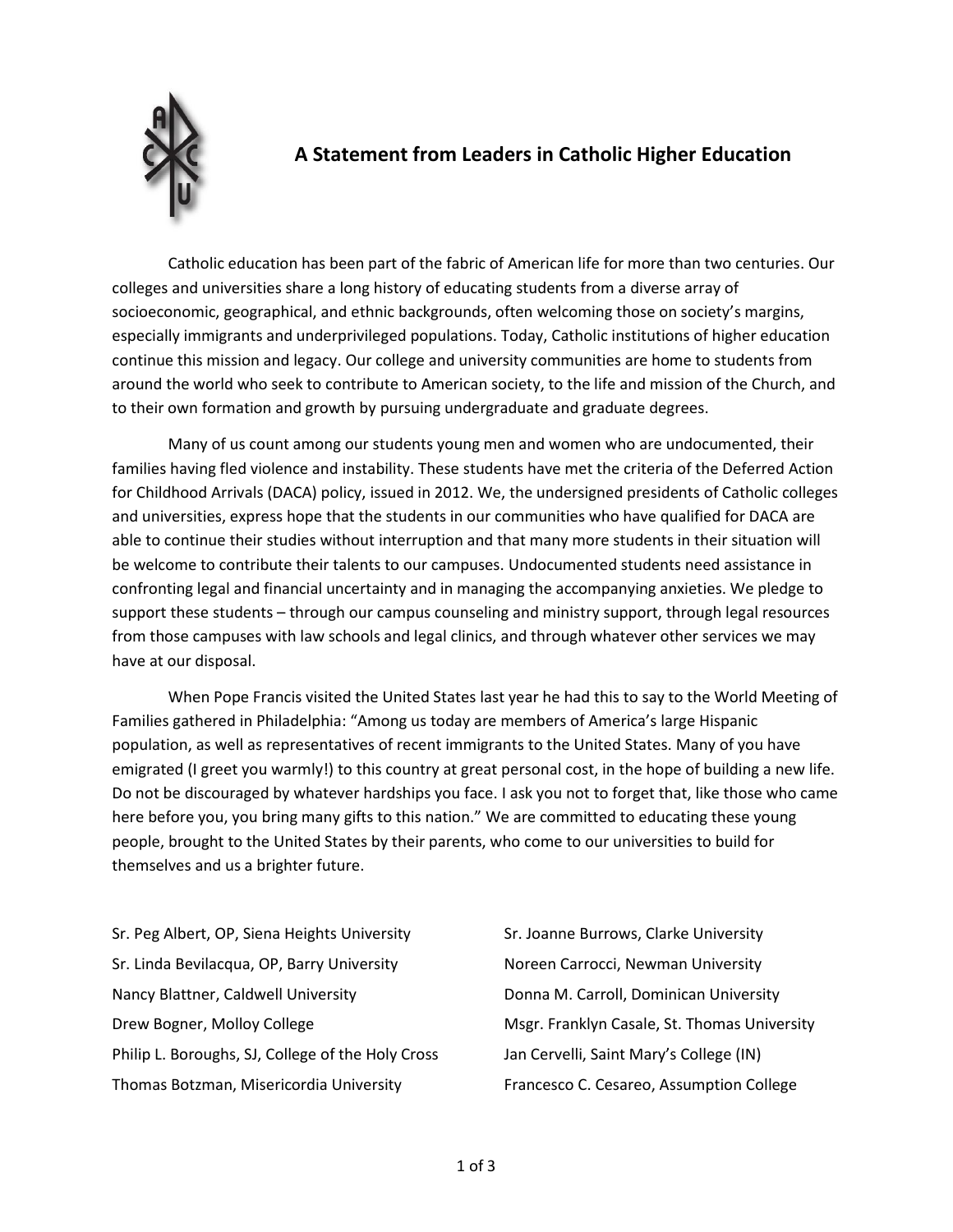Arturo Chávez, Mexican American Catholic College James E. Collins, Loras College Eugene J. Cornacchia, Saint Peter's University Br. F. Edward Coughlin, OFM, Siena College Thomas Curran, SJ, Rockhurst University Barbara Q. Decker, Mercy College of Health Sciences Bassam M. Deeb, Trocaire College John DeGioia, Georgetown University John Denning, CSC, Stonehill College James S. Dlugos, Saint Joseph's College of Maine James A. Donahue, Saint Mary's College of California Rev. Peter M. Donohue, OSA, Villanova University Denise Doyle, University of the Incarnate Word Sr. Janet Eisner, SND, Emmanuel College Gabriel Esteban, Seton Hall University Thomas M. Evans, Carroll College Sr. R. Patricia Fadden, IHM, Immaculata **University** Mary C. Finger, Seton Hill University Rev. Paul J. Fitzgerald, SJ, University of San Francisco John P. Fitzgibbons, SJ, Regis University Scott Flanagan, Edgewood College Thomas Flynn, Alvernia University Thomas P. Foley, Mount Aloysius College Michael Galligan-Stierle, Association of Catholic Colleges and Universities Thomas J. Gamble, Maria College Antoine M. Garibaldi, University of Detroit **Mercy** John Garvey, The Catholic University of America Mary Ann Gawelek, Lourdes University

Colette Geary, The College of St. Scholastica Conrado Gempesaw, St. John's University (NY) Sr. Jane Gerety, RSM, Salve Regina University Michael Graham, SJ, Xavier University (OH) Michael. A. Grandillo, Madonna University Judith Maxwell Greig, Notre Dame de Namur University Laurie Hamen, Mount Mercy University Colleen M. Hanycz, La Salle University James T. Harris III, University of San Diego Antoinette M. Hays, Regis College Michael Hemesath, Saint John's University (MN) Rev. Daniel S. Hendrickson, SJ, Creighton University Roy F. Heynderickx, Saint Martin's University Mary Dana Hinton, College of Saint Benedict Sharon Latchaw Hirsh, Rosemont College Rev. Dennis H. Holtschneider, CM, DePaul University Rev. Larry Hostetter, Brescia University John J. Hurley, Canisius College Sr. Candace Introcaso, CDP, La Roche College Fr. John I. Jenkins, CSC, University of Notre Dame Arvid C. Johnson, University of St. Francis (IL) Sr. Anne Kilbride, OP, Albertus Magnus College Sr. M. Elise Kriss, University of Saint Francis (IN) Lucas Lamadrid, Marymount California University William P. Leahy, SJ, Boston College Sr. Andrea Lee, IHM, Alverno College Linda M. LeMura, Le Moyne College William J. Lennox, Saint Leo University Sr. Joan Lescinski, CSJ, St. Ambrose University David J. Livingston, Lewis University Daniel Lowery, Calumet College of St. Joseph